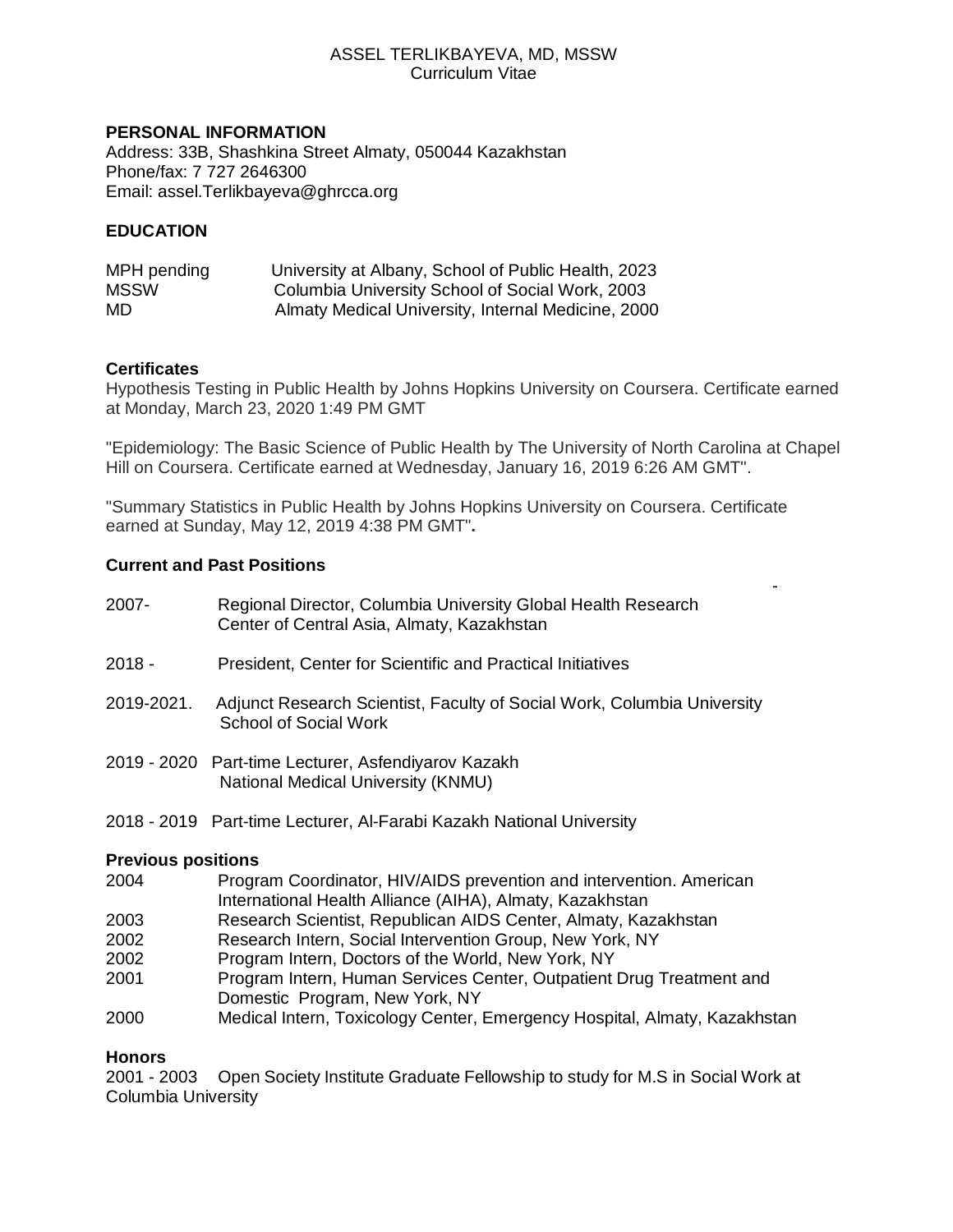## **Memberships and committee assignments in professional societies**

Advisory Board for the Ministry of Health Kazakhstan National Center of Skin and Infectious Diseases, member, 2019-current

International AIDS Society (IAS), 2010 – current

Almaty Social Insurance Fund, Advisory Board, member, 2021-current

Government Country Coordinating Committee to Fight AIDS, Tubersulosis, and Malaria, under the Prime Minister, member, 2014-2018, 2019-2022

### **Record of Grant Support:**

| <b>Current</b>         |                                                                                                                                                                                               |
|------------------------|-----------------------------------------------------------------------------------------------------------------------------------------------------------------------------------------------|
| $2020 - 2023$          | Investigator, R34, AEGIDA: HIV self-testing intervention for women who<br>exchange sex and inject or use drugs, US, NIDA                                                                      |
| $2021 - 2023$          | Investigator, R34, JasSpark: HIV testing crowdsourced intervention for<br>youth in Kazakhstan, US Fogarty                                                                                     |
| $2022 - 2024$          | Principal Investigator, Helping women from marginalized groups victims of<br>gender-based violence, SVRI                                                                                      |
| 2021-2024              | Investigator, Technical Assistance for PrEP national implementation,<br><b>GFATM</b>                                                                                                          |
| 2021-2024<br>2021-2022 | Investigator, Mitigating COVID-19 influence on key populations, GFATM<br>Investigator, Assessing COVID 19 vaccination attitudes among PLWH in<br>Kazakhstan, US Fogarty                       |
| $2018 - 2023$          | Investigator, R34, SMART COUPLES. A couple-based antiretroviral<br>therapy adherence intervention for people who inject drugs in Kazakhstan.<br><b>US NIDA</b>                                |
| $2019 - 2022$          | Principal Investigator, Measuring the prevalence of isoniazid mono---<br>resistance of Mycobacterium tuberculosis in Kazakhstan. Becton Dickinson                                             |
| <b>Completed</b>       |                                                                                                                                                                                               |
| $2016 - 2021$          | Investigator, R01, UNI: Increasing Involvement of MSM in the Continuum<br>of Care in Kazakhstan, US NIDA                                                                                      |
| $2018 - 2020$          | National Research Partner, SOS study: Multisite implementation study on<br>community management of opioid overdose including the use of naloxone<br>for preventing overdose deaths. UNODC/WHO |
| $2018 - 2020$          | Investigator, BeOnline, A Platform to Expand HIV Testing Among Men<br>Who Have Sex With Men (MSM) and Transgender Individuals in<br>Kazakhstan. Elton John AIDS Foundation                    |
| $2015 - 2020$          | Investigator, BRIDGE: Improving HIV Service Delivery for People Who<br>Inject Drugs in Kazakhstan, US NIDA                                                                                    |
| $2014 - 2019$          | Investigator, NOVA: Evaluating a Microfinance Intervention for High Risk<br>Women in Kazakhstan, US NIDA                                                                                      |
| 2013-2015              | Investigator, Assessment of TB and risk factors for TB among labor<br>migrants from Central Asia countries working in Kazakhstan, USAID                                                       |
| 2013-2015              | Co-investigator, A computerized family-based HIV and drug abuse<br>prevention program for adolescents in Kazakhstan, US NIDA                                                                  |
| $2010 - 2014$          | Site Investigator, Mapping of eco-social and genetic factors of susceptibility<br>to tuberculosis among the population of Kazakhstan, Ministry of Education<br>and Science, Kazakhstan        |
| 2009 - 2013            | Co-investigator, Overdose Prevention Program for IDU in Almaty,<br>Kazakhstan, Soros<br>Foundation, Kazakhstan                                                                                |
| 2009 - 2010            | Co-investigator, Training: Research Ethics of working with Vulnerable<br>Populations. Open<br>Society Institute (OSI) Alumni Grant Program.                                                   |
| 2009 - 2011            | Co-investigator, Sexual Health, HIV/AIDS, and Human Rights among Gay,<br>Bisexual, and Other Men who have Sex with Men (MSM) in Almaty,<br>Kazakhstan, Open Society Institute                 |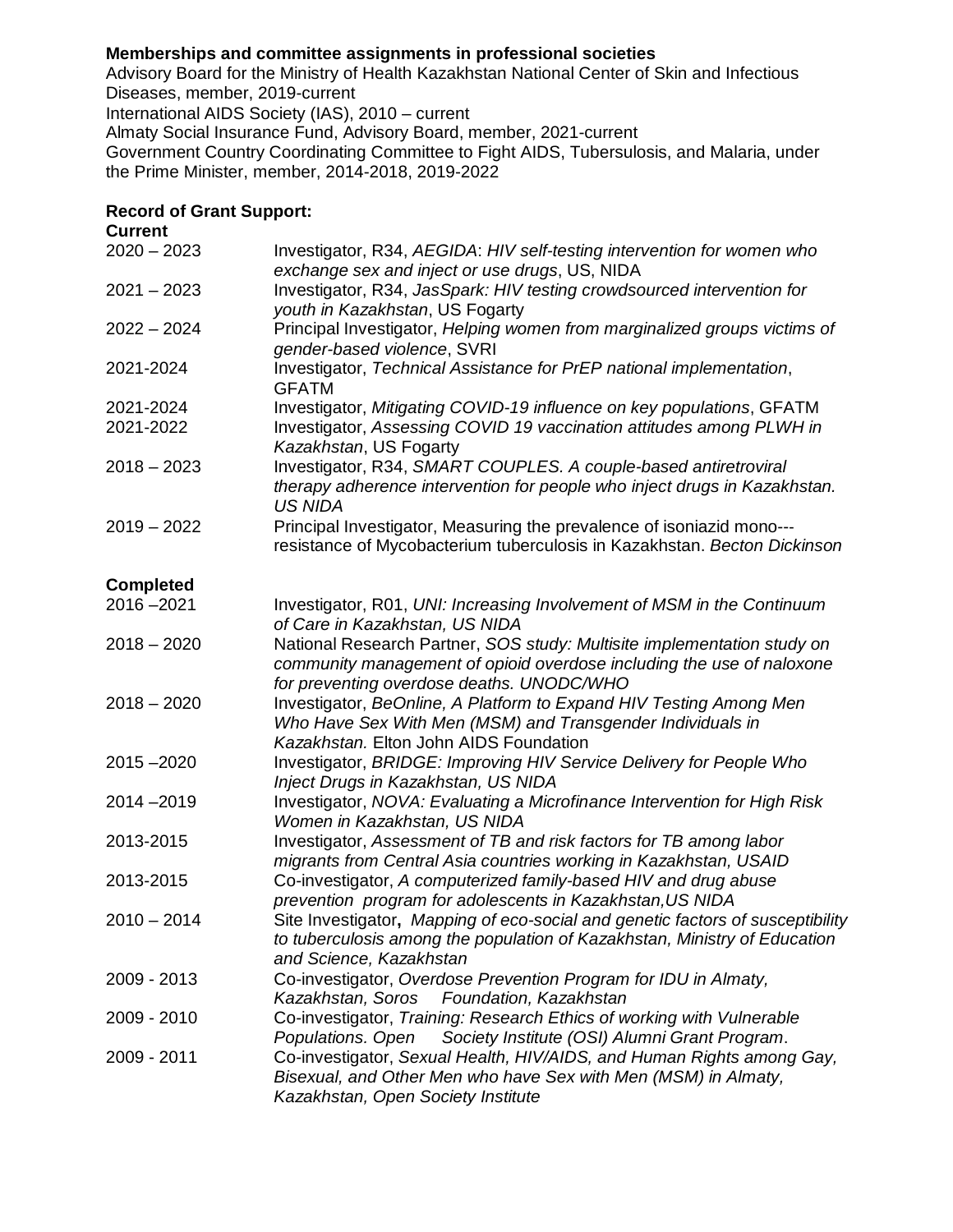| 2009 - 2013     | Co-investigator, HIV/STI risk among migrant workers in Kazakhstan. US                                                                            |
|-----------------|--------------------------------------------------------------------------------------------------------------------------------------------------|
|                 | <b>National Institute of Mental Health</b>                                                                                                       |
| 2008<br>$-2013$ | Co-investigator, Couples-based HIV/STI Prevention for                                                                                            |
|                 | injecting drug users in Kazakhstan, US NIDA                                                                                                      |
| 2006 - 2008     | Site Investigator, Marketplace Project: Examining correlates of HIV/STI                                                                          |
|                 | among migrant market vendors. Columbia University School of Social                                                                               |
|                 | Work & Institute for Social and Economic Research and Policy (ISERP)                                                                             |
| 2003 - 2006     | Site Investigator, Project Renaissance, Couple-based HIV prevention with<br>drug users in Kazakhstan. Pilot randomized controlled trial. US NIDA |

# **Editorial Boards**

| 2018 – present<br>ad hoc reviewer for: | Academic Editor, PLOS One              |
|----------------------------------------|----------------------------------------|
|                                        | The Lancet                             |
|                                        | The Harm Reduction Journal             |
|                                        | The Heliyon                            |
|                                        | Journal of Drug and Alcohol Dependence |
|                                        | <b>International Health</b>            |

# **Publications:**

## **2022**

- 1. Ward, Z., Stone, J., Bishop, C., Ivakin, V., Eritsyan, K., Deryabina, A., **Terlikbayeva**, A., ... & Vickerman, P. (2022). Costs and impact on HIV transmission of a switch from a criminalisation to a public health approach to injecting drug use in eastern Europe and central Asia: a modelling analysis. *The Lancet HIV*, *9*(1), e42-e53.
- 2. Walker, S., Dietze, P., Poznyak, V., Campello, G., Kashino, W., Dzhonbekov, D., ... & **Terlikbayeva**, A., Krupchanka, D. (2022). More than saving lives: Qualitative findings of the UNODC/WHO Stop Overdose Safely (SOS) project. *International Journal of Drug Policy*, *100*, 103482.
- 3. Dietze, P., Gerra, G., Poznyak, V., Campello, G., Kashino, W., Dzhonbekov, D., ... **Terlikbayeva, A**. & Busse, A. (2022). An observational prospective cohort study of naloxone use at witnessed overdoses, Kazakhstan, Kyrgyzstan, Tajikistan, Ukraine. *Bulletin of the World Health Organization*, *100*(3), 187.
- 4. McCrimmon, T., Sundelson, A., Darisheva, M., Gilbert, L., Hunt, T., **Terlikbayeva, A**., ... & El-Bassel, N. (2022). HIV Care Continuum Services for People Who Inject Drugs in Kazakhstan During COVID-19: A Qualitative Study of Service Provider Perspectives. *Global Health: Science and Practice*, *10*(2).

- 5. Paine, E. A., Lee, Y. G., Vinogradov, V., Zhakupova, G., Hunt, T., Primbetova, S., ... & **Terlikbyeva**, A., Wu, E. (2021). HIV stigma, homophobia, sexual and gender minority community connectedness and HIV testing among gay, bisexual, and other men and transgender people who have sex with men in kazakhstan. *AIDS and Behavior*, *25*(8), 2568-2577.
- 6. Vélez-Grau, C., El-Bassel, N., McCrimmon, T., Chang, M., **Terlikbayeva**, A., Primbetova, S., ... & Witte, S. S. (2021). Suicidal ideation among women who engage in sex work and have a history of drug use in Kazakhstan. *Mental Health & Prevention*, *23*, 200208.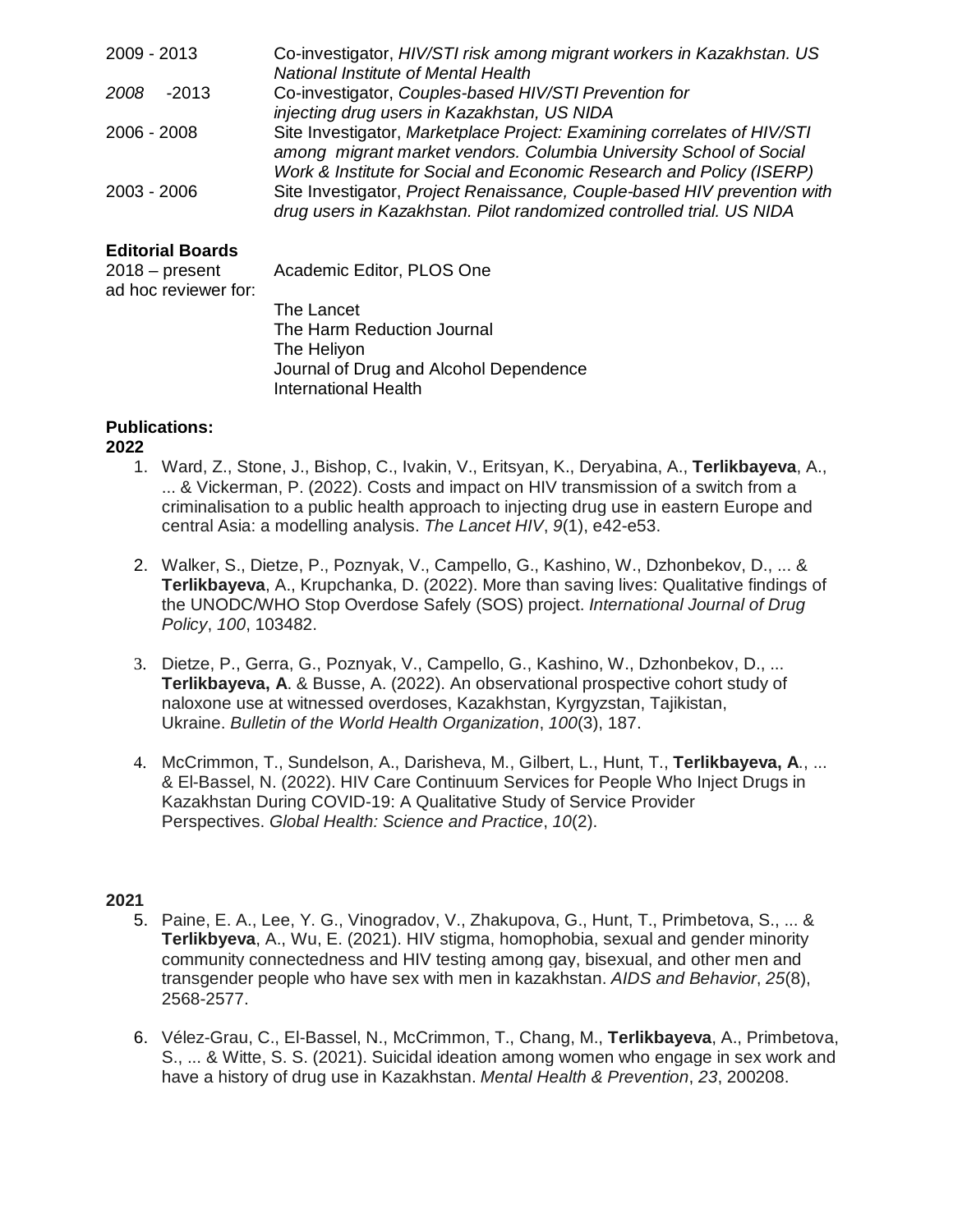- 7. Jiwatram-Negrón, T., Meinhart, M., Primbetova, S., **Terlikbayeva**, A., & El-Bassel, N. (2021). Examining the association between intimate partner violence and suicidal ideation among women living with HIV in a low-and middle-income country. *Journal of Aggression, Maltreatment & Trauma*, *30*(9), 1148-1166.
- 8. El‐Bassel, N., McCrimmon, T., Mergenova, G., Chang, M., **Terlikbayeva**, A., Primbetova, S., ... & Witte, S. S. (2021). A cluster‐randomized controlled trial of a combination HIV risk reduction and microfinance intervention for female sex workers who use drugs in Kazakhstan. *Journal of the International AIDS Society*, *24*(5), e25682.
- 9. Marotta, P. L., **Terlikbayeva,** A., Gilbert, L., Davis, A., Wu, E., Metsch, L., ... & El-Bassel, N. (2021). Dyadic analysis of criminal justice involvement and hiv risks among couples who inject drugs and their intimate partners in almaty, kazakhstan. *International Journal of Drug Policy*, *87*, 102950.
- 10. Yang, L. S., Witte, S. S., Vélez-Grau, C., McCrimmon, T., **Terlikbayeva**, A., Primbetova, S., ... & El-Bassel, N. (2021). The Financial Lives and Capabilities of Women Engaged in Sex Work: Can Paradoxical Autonomy Inform Intervention Strategies?.
- 11. World Health Organization. (2021). UNODC-WHO Stop-Overdose-Safely (SOS) project implementation in Kazakhstan, Kyrgyzstan, Tajikistan and Ukraine: summary report.

- 12. El-Bassel, N., Pala, A. N., Mukherjee, T. I., McCrimmon, T., Mergenova, G., **Terlikbayeva,** A., ... & Witte, S. S. (2020). Association of violence against female sex workers who use drugs with nonfatal drug overdose in Kazakhstan. *JAMA network open*, *3*(10), e2020802-e2020802.
- 13. Vélez-Grau, C., El-Bassel, N., McCrimmon, T., **Terlikbayeva**, A., Primbetova, S., Mergenova, G., ... & Witte, S. S. (2020). 'I never hoped for anything... now I have other plans': The role of microfinance in HIV intervention for women who use drugs and engage in sex work in Kazakhstan. *International Social Work*, 0020872820917737.
- 14. Darisheva, M., Tracy, M., **Terlikbayeva**, A., Zhussupov, B., Schluger, N., & McCrimmon, T. (2020). Knowledge and attitudes towards ambulatory treatment of tuberculоsis in Kazakhstan. *BMC health services research*, *20*(1), 1-10.

- 15. McCrimmon, T., Gilbert, L., Hunt, T., **Terlikbayeva**, A., Wu, E., Darisheva, M., ... & Schackman, B. R. (2019). Improving HIV service delivery for people who inject drugs in Kazakhstan: study protocol for the Bridge stepped-wedge trial. *Implementation Science*, *14*(1), 62.
- 16. Ismayilova, L., **Terlikbayeva**, A., & Rozental, Y. (2019). Computerized intervention to prevent drug use among at-risk adolescents in Central Asia: preliminary family-level findings from a pilot mixed methods trial. *International Journal of Drug Policy*, *68*, 75-85.
- 17. Stringer, Mukherjee, McCrimmon, **Terlikbayeva**, Primbetova, Darisheva, Hunt, Gilbert, El-Bassel (2019). Attitudes towards people living with HIV and people who inject drugs: A mixed method study of stigmas within harm reduction programs in
- 18. Kazakhstan (2019). *International Journal of Drug Policy*.
- **19.** Davis, A., Sarsembayeva, L., Gulyaev, V., Primbetova, S., **Terlikbayeva**, A., Mergenova, G., & Remien, R. H. (2019). If You Build It, Will They Use It? Preferences for Antiretroviral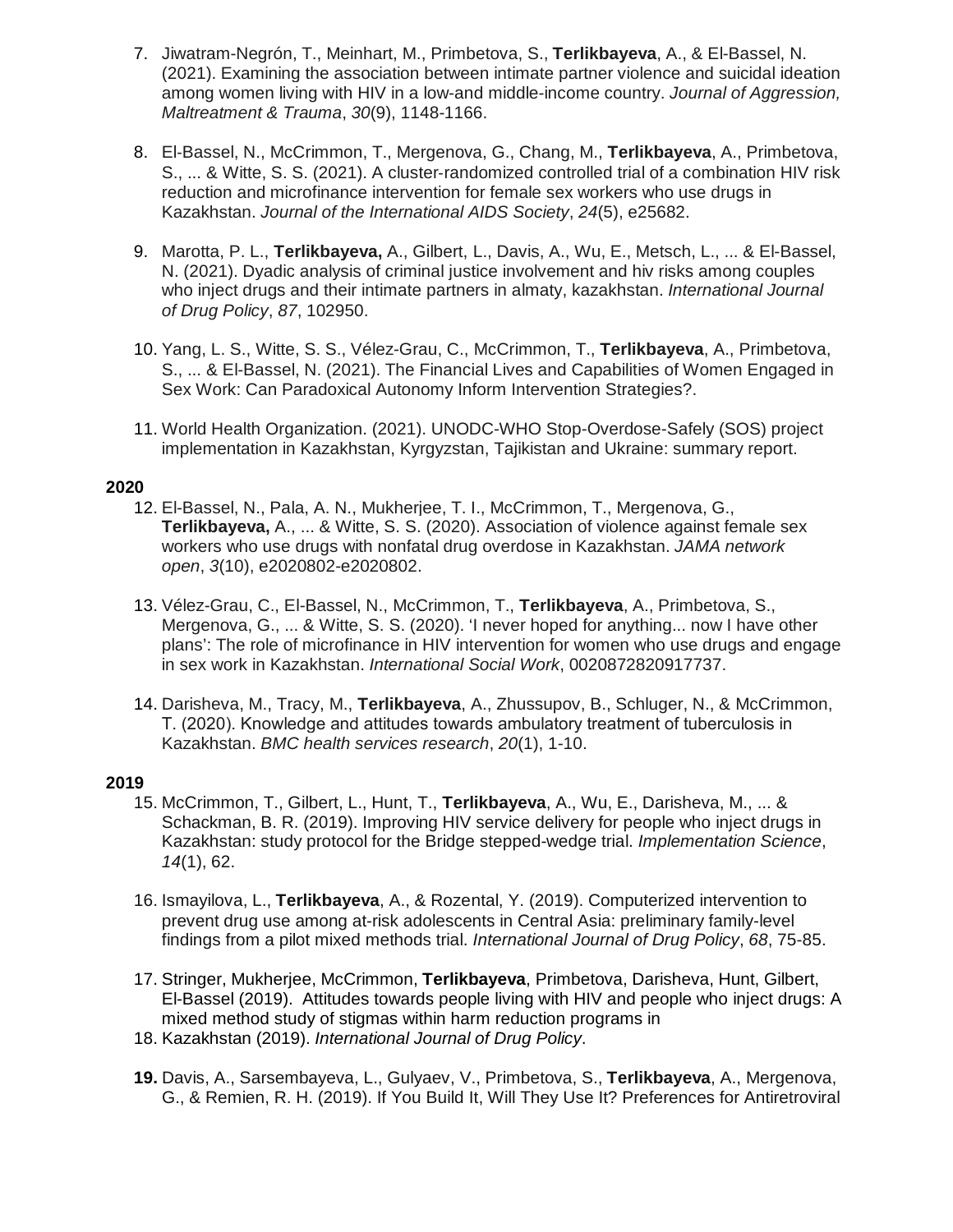Therapy (ART) Adherence Monitoring Among People Who Inject Drugs (PWID) in Kazakhstan. *AIDS and behavior*, 1-12.

- 20. Marotta, P. L., Gilbert, L., **Terlikbayeva**, A., Wu, E., & El-Bassel, N. (2018). Differences by sex in associations between injection drug risks and drug crime conviction among people who inject drugs in Almaty, Kazakhstan. *International Journal of Drug Policy*, *60*, 96-106.
- 21. Michalopoulos, L. M., Jiwatram-Negron, T., Gilbert, L., Shaw, S. A., Brelsford, A., **Terlikbayeva**, A., ... & El-Bassel, N. (2018). Traumatic Events and HIV Sexual Risk Behaviors Among Migrant and Non-Migrant Male Market Workers in Central Asia. *AIDS and Behavior*, 1-11.
- 22. Marotta, P. L., **Terlikbayeva**, A., Gilbert, L., Hunt, T., Mandavia, A., Wu, E., & El-Bassel, N. (2018). Intimate relationships and patterns of drug and sexual risk behaviors among people who inject drugs in Kazakhstan: A latent class analysis. *Drug and alcohol dependence*.
- 23. McCrimmon, T., Witte, S., Mergenova, G., **Terlikbayeva**, A., Primbetova, S., Kuskulov, A., ... & El-Bassel, N. (2018). Microfinance for women at high risk for HIV in Kazakhstan: study protocol for a cluster-randomized controlled trial. *Trials*, *19*(1), 187.
- 24. Davis, A., McCrimmon, T., Dasgupta, A., Gilbert, L., **Terlikbayeva**, A., Hunt, T., ... & El-Bassel, N. (2018). Individual, social, and structural factors affecting antiretroviral therapy adherence among HIV-positive people who inject drugs in Kazakhstan. *International Journal of Drug Policy*, *62*, 43-50.
- 25. Mergenova, G., El-Bassel, N., McCrimmon, T., **Terlikbayeva**, A., Primbetova, S., Riedel, M., ... & Witte, S. S. (2018). Project Nova: A Combination HIV Prevention and Microfinance Intervention for Women Who Engage in Sex Work and Use Drugs in Kazakhstan. *AIDS and Behavior*, 1-14.
- 26. Ismayilova, L., & **Terlikbayeva**, A. (2018). Building competencies to prevent youth substance use in Kazakhstan: mixed methods findings from a pilot family-focused multimedia trial. *Journal of Adolescent Health*, *63*(3), 301-312.
- 27. Marotta, P., El-Bassel, N., **Terlikbayeva**, A., Mergenova, G., Primbetova, S., Wu, E., & Gilbert, L. (2018). Sexual Risks and Policing among Male Migrant and Non-migrant Market Vendors in Central Asia. *Journal of Urban Health*, *95*(1), 116-128.
- 28. Gilbert, L., Hunt, T., Primbetova, S., **Terlikbayeva**, A., Chang, M., Wu, E., ... & El-Bassel, N. (2018). Reducing opioid overdose in Kazakhstan: A randomized controlled trial of a couple-based integrated HIV/HCV and overdose prevention intervention "Renaissance". *International Journal of Drug Policy*, *54*, 105-113.
- 29. Jiwatram-Negrón, T., El-Bassel, N., Primbetova, S., & **Terlikbayeva**, A. (2018). Gender-Based Violence Among HIV-Positive Women in Kazakhstan: Prevalence, Types, and Associated Risk and Protective Factors. *Violence against women*, *24*(13), 1570-1590.
- **30.** Gilbert, L., Michalopolous, L., Ma, X., Jiwatram-Negrón, T., **Terlikbayeva**, A., Primbetova, S., ... & Mergenova, G. (2018). How do risk environment factors influence perpetration of partner violence among male migrant and non-migrant market workers in central Asia?. *Journal of urban health*, 1-13.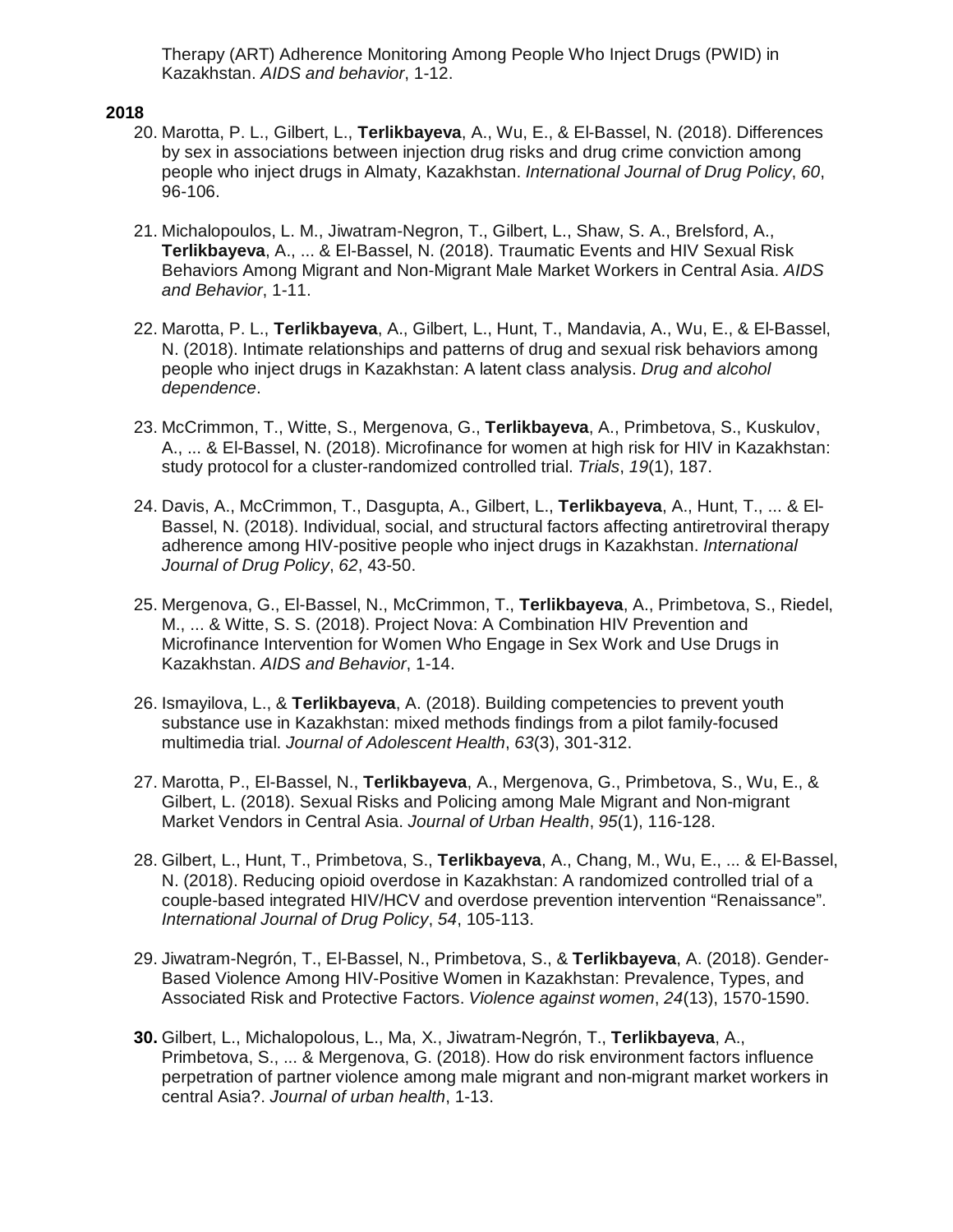- 31. Kumparatana, P., Cournos, F., **Terlikbayeva**, A., Rozental, Y., & Gilbert, L. (2017). Factors associated with self-rated health among migrant workers: results from a population-based cross-sectional study in Almaty, Kazakhstan. *International journal of public health*, *62*(5), 541-550.
- 32. Hermosilla, S., You, P., Aifah, A., Abildayev, T., Akilzhanova, A., Kozhamkulov, U., ... & **Terlikbayeva**, A., El-Bassel, N. (2017). Identifying risk factors associated with smear positivity of pulmonary tuberculosis in Kazakhstan. *PloS one*, *12*(3), e0172942.
- 33. Davis, A., **Terlikbayeva**, A., Terloyeva, D., Primbetova, S., & El-Bassel, N. (2017). What Prevents Central Asian Migrant Workers from Accessing HIV Testing? Implications for Increasing HIV Testing Uptake in Kazakhstan. *AIDS and Behavior*, 1-9.
- **34.** Davis, A., **Terlikbayeva**, A., Aifah, A., Hermosilla, S., Zhumadilov, Z., Berikova, E., ... & El-Bassel, N. (2017). Risks for tuberculosis in Kazakhstan: implications for prevention. *The International Journal of Tuberculosis and Lung Disease*, *21*(1), 86-92.

## **2016**

- 35. Wu, E., **Terlikbayeva,** A., Hunt, T., Primbetova, S., Lee, Y. G., & Berry, M. (2016). Preliminary Population Size Estimation of Men Who Have Sex With Men in Kazakhstan: Implications for HIV Testing and Surveillance. *LGBT health*.
- 36. Shaw, S. A., **Terlikbayeva**, A., Famouri, L., Hunt, T., Gilbert, L., Rozental, Y., ... & El-Bassel, N. (2016). HIV testing and access to HIV medical care among people who inject drugs and their intimate partners in Kazakhstan. *Journal of Substance Use*, 1-7.
- 37. Mergenova, G., Shaw, S. A., **Terlikbayeva,** A., Gilbert, L., Gensburg, L., Primbetova, S., & El-Bassel, N. (2016). Social Support and HIV Risks Among Migrant and Non-Migrant Market Workers in Almaty, Kazakhstan. *Journal of immigrant and minority health*, 1-9.
- 38. Smolak, A., El-Bassel, N., Malin, A., **Terlikbayeva**, A., & Samatova, S. (2016). Sex workers, condoms, and mobility among men in Uzbekistan: implications for HIV transmission. *International journal of STD & AIDS*, *27*(4), 268-272.
- 39. Famouri, M. L., Shaw, S. A., **Terlikbayeva**, A., Gilbert, L., Hunt, T., Rozental, Y., & El-Bassel, N. (2016). Partner notification among HCV-positive couples who inject drugs. *Journal of Substance Use*, *21*(1), 78-84.
- 40. Shaw, S. A., El-Bassel, N., Gilbert, L., **Terlikbayeva**, A., Hunt, T., Primbetova, S., ... & Chang, M. (2016). Depression among people who inject drugs and their intimate partners in Kazakhstan. *Community mental health journal*, *52*(8), 1047-1056.
- 41. El-Bassel, N., Gilbert, L., Shaw, S. A., Mergenova, G., **Terlikbayeva,** A., Primbetova, S., ... & West, B. (2016). The silk road health project: how mobility and migration status influence HIV risks among male migrant workers in Central Asia. *PloS one*, *11*(3), e0151278.
- **42.** Zhussupov, B., Hermosilla, S., **Terlikbayeva**, A., & Aifah, A. (2016). Risk Factors for Primary Pulmonary TB in Almaty Region, Kazakhstan: A Matched Case-Control Study. *Iranian journal of public health*, *45*(4), 441.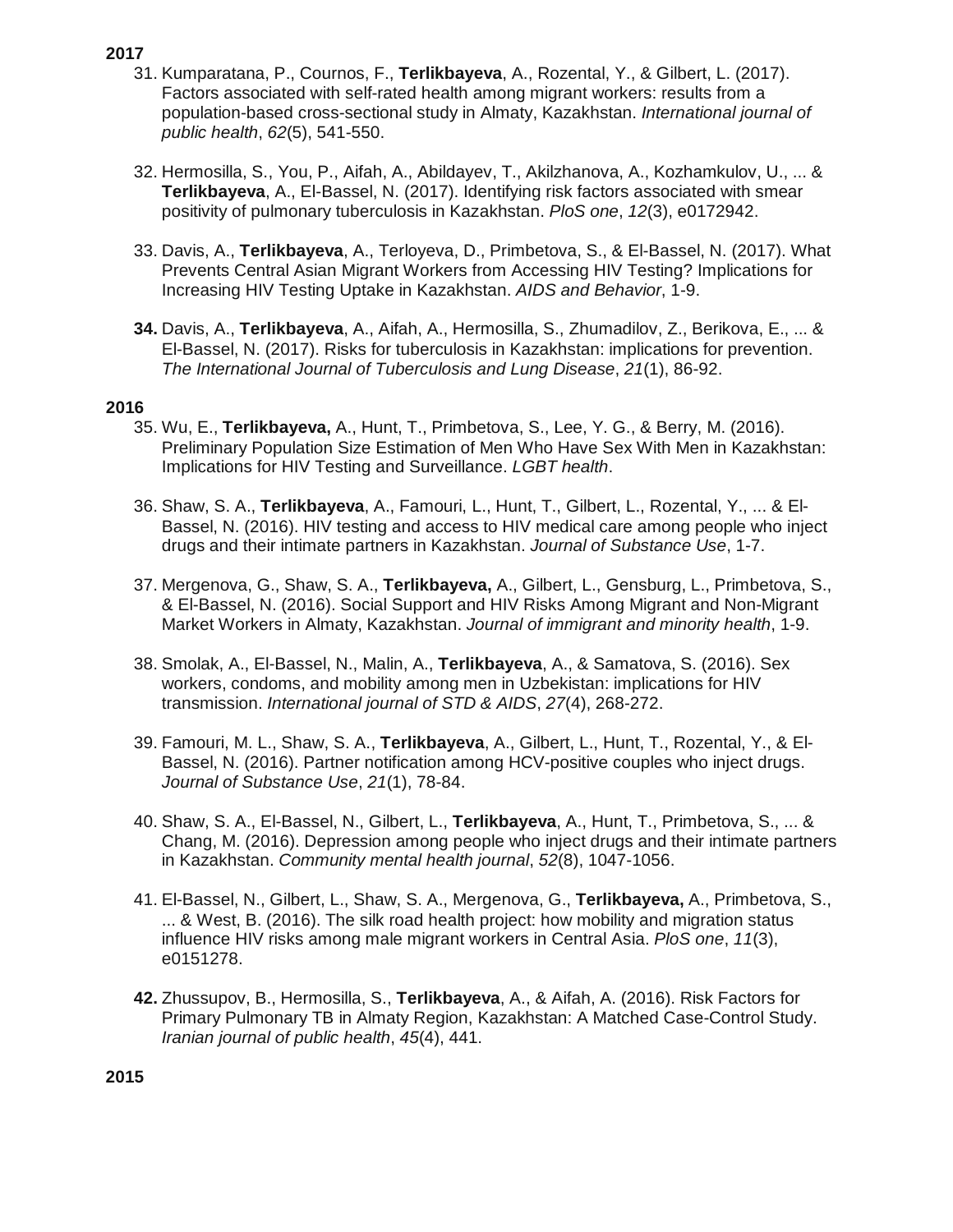- 43. Gilbert, L., Shaw, S., **Terlikbayeva**, A., McCrimmon, T., Zhussupov, B., & Ismayilova, L. (2015). Intimate partner violence and HIV risks among migrant women in Central Asia. *Journal of AIDS and clinical research*, *6*(3), e1000428-e1000428.
- 44. Zhussupov, B., McNutt, L. A., Gilbert, L., **Terlikbayeva**, A., & El-Bassel, N. (2015). Migrant workers in Kazakhstan: gender differences in HIV knowledge and sexual risk behaviors. *AIDS and Behavior*, *19*(7), 1298-1304.
- 45. El-Bassel, N., Shaw, S. A., Mergenova, G., Ismayilova, L., McCrimmon, T., **Terlikbayeva**, A., & Gilbert, L. (2015). Masculinities and social contexts of HIV risk practices among Central Asian male migrant workers. *Journal of AIDS and Clinical Research*, *6*(7).
- 46. Gilbert, L., Raj, A., Hien, D., Stockman, J., **Terlikbayeva**, A., & Wyatt, G. (2015). Targeting the SAVA (Substance Abuse, Violence, and AIDS) Syndemic Among Women and Girls: A Global Review of Epidemiology and Integrated Interventions. *Journal of acquired immune deficiency syndromes (1999)*, *69*(0 2), S118-27.
- 47. Hermosilla, S., El-Bassel, N., Aifah, A., **Terlikbayeva**, A., Zhumadilov, Z., Berikkhanova, K., ... & Galea, S. (2015). Tuberculosis report among injection drug users and their partners in Kazakhstan. *Public health*, *129*(5), 569-575.

- 48. El-Bassel, N., Gilbert, L., Beyrer, C., **Terlikbayeva**, A., Wu, E., Ma, X., ... & Primbetova, S. (2014). HCV among Male Injection Drug Users and their Female Partners in Almaty, Kazakhstan: Implications for HCV Treatment and Prevention. *Journal of Therapy & Management in HIV Infection*, *2*(1), 1-9.
- 49. Zhabagin, Maxat, Zhannur Abilova, Ayken Askapuli, Saule Rakhimova, Ulykbek Kairov, Kulzhan Berikkhanova, Assel **Terlikbayeva**, Meruert Darisheva, Arike Alenova, and Ainur Akilzhanova. "Vitamin D Receptor Gene Polymorphisms in Susceptibility to Tuberculosis in the Kazakh Population in Almaty and Almaty Area." *Central Asian Journal of Global Health* 2 (2014).
- 50. El-Bassel, N., Gilbert, L., **Terlikbayeva**, A., Beyrer, C., Wu, E., Chang, M., ... & Rozental, Y. (2014). Effects of a couple-based intervention to reduce risks for HIV, HCV, and STIs among drug-involved heterosexual couples in Kazakhstan: a randomized controlled trial. *Journal of acquired immune deficiency syndromes (1999)*, *67*(2), 196.
- 51. El-Bassel, N., Gilbert, L., **Terlikbayeva**, A., Beyrer, C., Wu, E., Shaw, S. A., ... & Primbetova, S. (2014). HIV risks among injecting and non-injecting female partners of men who inject drugs in Almaty, Kazakhstan: Implications for HIV prevention, research, and policy. *International Journal of Drug Policy*, *25*(6), 1195-1203.
- 52. Ismayilova, L., Lee, H. N., Shaw, S., El-Bassel, N., Gilbert, L., **Terlikbayeva**, A., & Rozental, Y. (2014). Mental health and migration: Depression, alcohol abuse, and access to health care among migrants in central Asia. *Journal of immigrant and minority health*, *16*(6), 1138-1148.

## **2013**

53. Schluger, N. W., **Terlikbayeva**, A., El-Bassel, N., Darisheva, M., Hermosilla, S., Zhumadilov, Z., & Amirov, B. (2013). Risk Factors For Tuberculosis In Kazakhstan: A Case Control Study. In *A48. TUBERCULOSIS IN VULNERABLE AND SPECIAL POPULATIONS* (pp. A1662-A1662). American Thoracic Society.